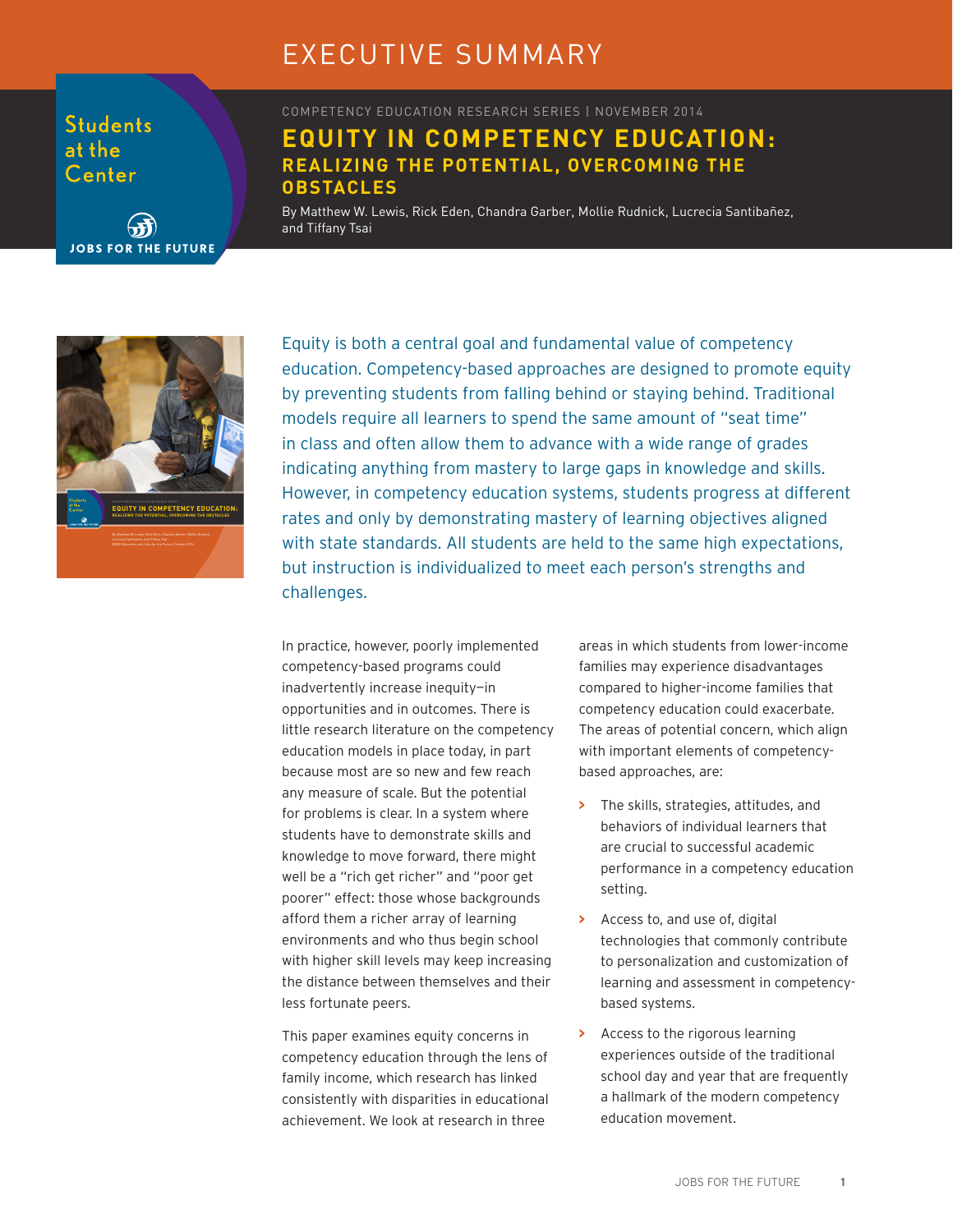We recognize that family income is just one of many factors that can lead to inequities in educational achievement. Other groupings, such as those based on race, ethnicity, gender, disability, and English language fluency, may be important; but the available research base using these constructions is not sufficiently nuanced for our purposes.

#### **LEARNING STRATEGIES AND PERSEVERANCE**

In order to succeed in a competency-based program, students require certain skills, strategies, attitudes, and behaviors. These range far beyond logical-mathematical reasoning abilities; they also involve self-perceptions, internal regulation, emotional states, drives, motives, and the ability to make meaning out of a variety of social situations in classrooms and schools. We focus on two areas that may be of significant relevance in competency education:

- **>** Learning strategies identified as "metacognitive strategies" and "self-regulated learning," which students need in order to acquire complex knowledge and skills, especially in classrooms that rely less than traditional classrooms on direct instruction.
- **>** Academic perseverance, which students need in order to maintain focus and drive in the face of challenges.

Within a competency education context, learning strategies play a role in a student's ability to attain new skills and content knowledge, progress at an individual pace, and benefit from customized support. Metacognitive strategies and self-regulation provide students with the skills to selfreflect and adjust their own behaviors as needed.

However, research suggests that there are differences between lower- and higher-income learner groups in attaining metacognitive skills and in demonstrating selfregulation. Ultimately, these differences can negatively affect student success, particularly in a competency education classroom where the abilities to understand one's own thinking process and to self-regulate play a critical role.

Academic perseverance plays an important role in any student's educational success. Within the context of competency education, however, academic perseverance becomes essential. The ability of students to progress at their own pace requires a certain degree of ownership and determination that may not be as necessary in a more traditional, teacher-led classroom.

Limited research and mixed results exist when examining the connections between, and differences within, income levels in regard to academic perseverance. Regardless of what current or future research indicates, it is important to note that good evidence exists showing that these particular learning strategies are, in fact, teachable.

#### **DIGITAL ACCESS AND USE**

Although the digital divide is decreasing, it is still present. Consequently, access to and the use of technology—in schools and communities, in the home, and by individual students—is a critical element to understanding whether and how inequities would interfere with student achievement in competency-based models. The literature and data discussed in the paper suggest legitimate concerns regarding differences in digital access potentially exacerbating inequities in learning achievement between low- and high-income students in competency education environments.

For example, high-income schools not only have greater access to state-of-the-art digital tools when compared to low-income schools, they are also more likely to promote higher-order thinking skills using these technologies, such as teaching analysis using spreadsheets.

At home, the availability of technology, as well as how families (and parents in particular) view the educational benefits of technology, students' skills and effectiveness interacting and using technology, and the time students spend interacting with technology all vary based on income levels of a household.

#### **ACCESS TO LEARNING CONTENT AND EXPERIENCES**

The quality of learning content and experiences to which students have access outside of the school day and traditional year can make a difference in achievement regardless of the student's primary educational setting. But this factor may be particularly important to students in competency-based programs, especially those that offer opportunities to acquire skills and knowledge, demonstrate competency, and earn recognized credit outside of the classroom.

Supplemental learning materials, tutoring, afterschool programs, informal learning environments (e.g., art and science museums, camps), and even web-based materials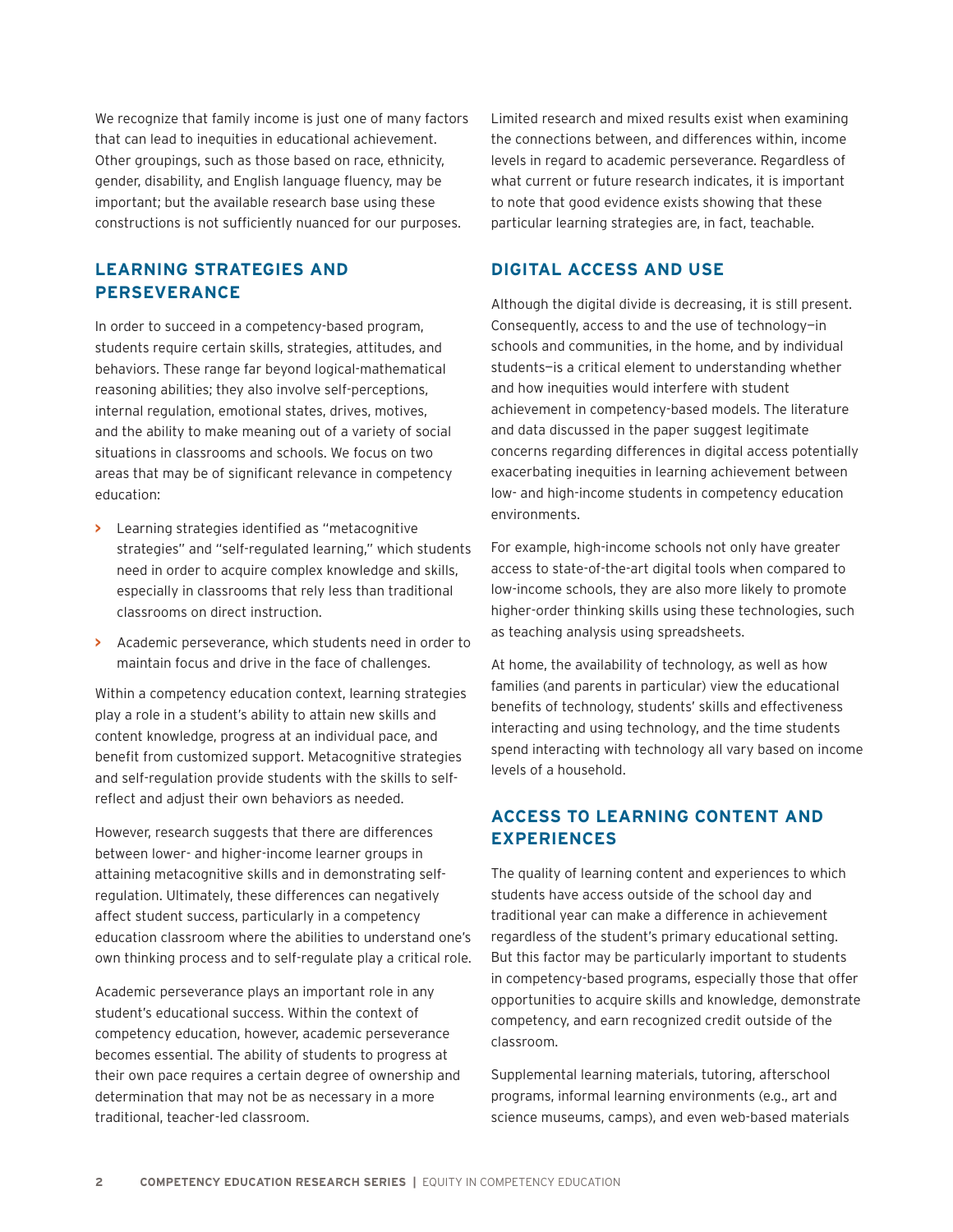and tutoring each have the potential to be more easily accessible to higher-income students.

Differences in income could have significant impacts on the financial resources available to provide access to these supplemental learning materials and experiences, as well as adult caregiver time to identify opportunities and provide transportation.

### **MITIGATIONS TO ADDRESS EQUITY CONCERNS**

In order to realize the potential of competency education, it is essential to confront concerns that competency-based approaches could inadvertently exacerbate educational inequities or create new ones. Research suggests that educators in competency education systems who want to mitigate the effects of poverty on student achievement can take specific steps to reduce or eliminate some factors that create inequity. The full paper discusses these strategies in detail. We summarize some of the possible interventions in the table below:

Other means to address equity concerns in competencybased systems are certainly available and possible. This paper necessarily relied on educational research that looks at core elements often found in competency education but not on competency education specifically. Further research should focus not only on its overall effectiveness, but also on the potential differential effects on different student populations, so that the field can "get out in front" of possible inequities and reduce the risk.

Many in the competency education community believe that, over time, competency-based approaches—when effectively implemented—will narrow existing achievement gaps. As efforts to develop, implement, and understand the impact of competency education grow, it is important for program designers, administrators, teachers, and policymakers to pay concerted attention to equity issues, so that all students, and lower-income students in particular, receive the customized supports that competency education models are designed to provide.

| <b>Topic</b>                                           | <b>Possible Mitigations</b>                                                                                                                                                          |
|--------------------------------------------------------|--------------------------------------------------------------------------------------------------------------------------------------------------------------------------------------|
| Metacognitive<br>learning strategies                   | Use individual tutorials to diagnose gaps in metacognitive learning strategies and explicitly<br>≻<br>teach such skills, within the context of the material the student is learning. |
|                                                        | Students in collaborative, heterogeneous, small-group settings help peers by providing<br>examples of such skills, and prompt fellow learners to apply these skills.                 |
| Self-regulation skills                                 | Teachers explicitly teach self-regulation skills, such as positive "habits of mind," in the context<br>×.<br>in which the skills are applied.                                        |
|                                                        | Schools and districts emphasize the ability to develop students' academic perseverance.                                                                                              |
| Technological access                                   | Districts and teachers provide learners with early and continued access to technologies and<br>⋗<br>experiences that enable use of higher-level cognitive skills.                    |
| Access to learning<br>experiences outside<br>of school | States, counties, districts, for-profits, and nonprofits make available affordable, high-quality<br>afterschool programs and clubs, as well as summer learning opportunities.        |

#### **Possible Mitigations to Address Learning Inequities in Competency Education**